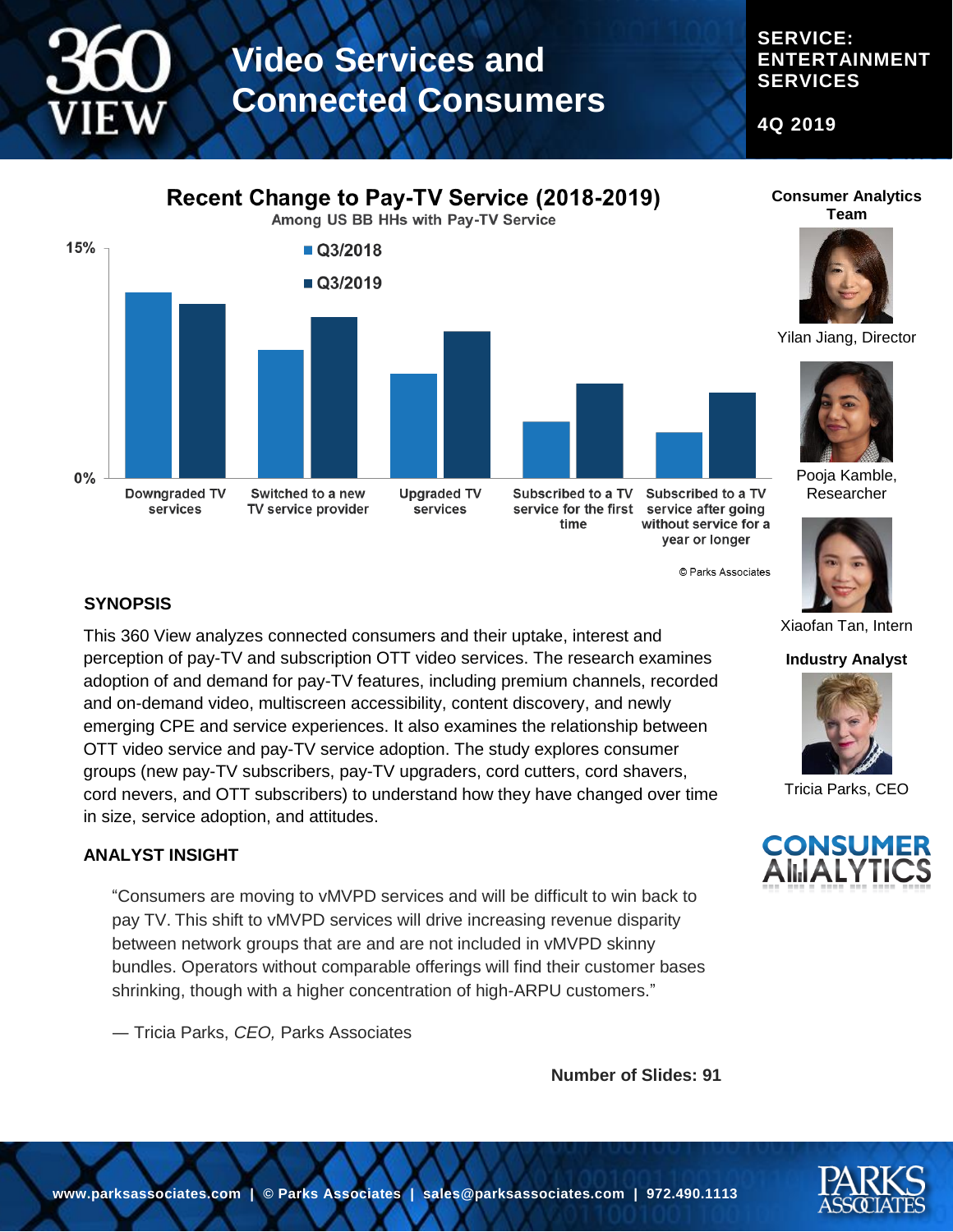

**SERVICE: ENTERTAINMENT SERVICES**

**4Q 2019**

# **CONTENTS**

#### **Consumer Analytics: Entertainment Services Track**

#### **Executive Summary**

- Industry Insight
- Key Findings and Market Impact

#### **Service Adoption and Penetration**

- Top 3 Enjoyed Entertainment Activities (Q3/19)
- Pay-TV and OTT Service Subscription Penetration (2011 - 2019)
- Penetration of Major US Video Services (Q3/19)
- Traditional Pay-TV vs. Online Pay TV Services (Q3/19)
- Primary TV Service (Q3/19)
- Likelihood of Subscribing to a Pay-TV Service in the Next 12 Months (Q3/19)
- Recent Change to Pay-TV Service (2018 2019)
- Recent Changes to Pay-TV Service by Providers (Q3/19)
- Intentions of Giving Up vMVPDs Services (Q3/19)

### **Pay-TV Features and Innovations**

- Content Pay-TV Service Features Received (Q3/19)
- Accessibility Pay-TV Service Features Received (Q3/19)
- OTT and User Interface Pay-TV Service Features Received (Q3/19)
- Pay TV Feature Adoption (2013 2019)
- Advanced Pay-TV Service Features (2017- 2019)
- Monthly Usage of Pay-TV Features (Q3/19)
- Use of Pay-TV Features by Pay-TV Providers (Q3/19)
- Use of Pay-TV Features by Pay-TV Providers (Q3/19)
- Appeal of Pay-TV Service Innovations (Q3/19)
- Appeal of Pay-TV Service Innovations by Pay-TV Provider (Q3/19)

#### **Premium Channel Adoption**

- Penetration of Premium Channels (Q3/19)
- Methods to Obtain Premium Channels (Q3/19)

#### **Service Perception and Net Promoter Scores**

- Net Promoter Score of Pay-TV Service Providers (Q3/19)
- Use of Pay-TV Service Features (Q3/19)
- Satisfaction with Pay-TV Service Characteristics (Q3/19)
- Satisfaction with Pay-TV Service by Providers (Q3/19)
- Valuable Features of Pay-TV Services (Q3/19)
- Valuable Features of Pay-TV Service by Providers (Q3/19)
- Changes in Video Service Perspective by Pay-TV Operators (Q3/19)
- Net Promoter Score of OTT Services (Q3/19)
- Intentions of Giving Up Top 5 OTT Services (Q3/19)

### **Pay-TV Bundling and Spending**

- Trends in Adoption of Subscription Services and Bundles (2012 - 2019)
- Trends in Average ARPU of Pay-TV Service Bundles (2012 - 2019)

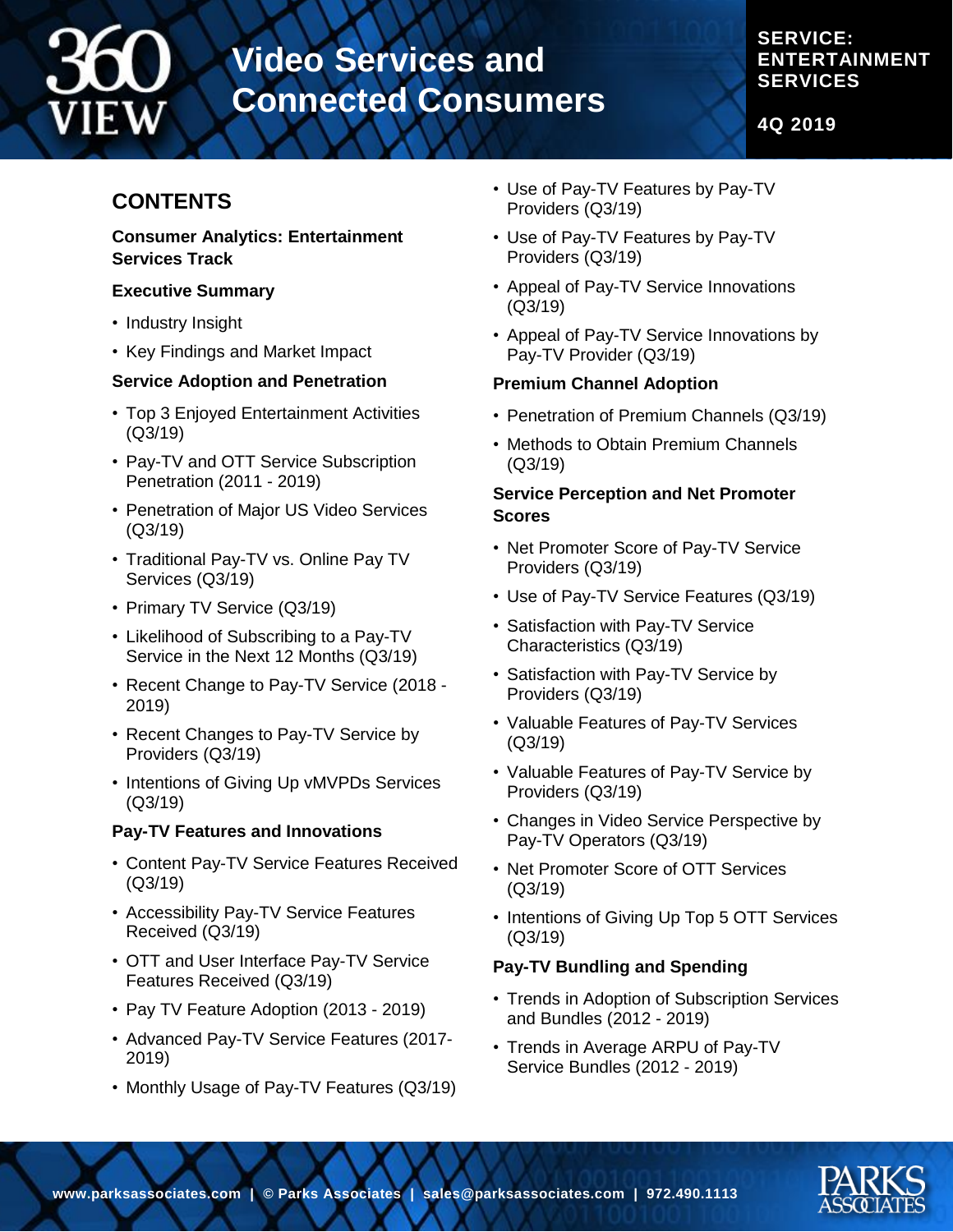# **SERVICE: ENTERTAINMENT SERVICES**

**4Q 2019**

- Average ARPU of TV + Internet Service Bundles by Pay-TV Service Provider (Q3/19)
- Home Service ARPU (2010 2019)
- Average ARPU of Stand-alone Pay-TV Services by Pay-TV Service Provider (Q3/19)

# **Pay-TV Non-subscribers**

- Length of Duration Since Last Subscribing to Pay-TV Service (Q3/19)
- Reason for Not Subscribing Pay-TV Service (Q3/19)

# **Antenna / Over-the-Air TV Use**

- Sources of TV Content (Q3/19)
- Pay-TV vs. Antenna Usage on the TV (Q3/19)
- Pay-TV, Antenna, and Online Usage on the TV (Q3/19)
- Antenna Only TV Service (2013 2019)
- TV Antenna Usage by Video Service Subscription (Q3/19)
- Video Service Penetration by TV Antenna Use (Q3/19)
- TV Viewing Share among Antenna Users (Q3/19)
- Total Average Video Consumption by Platforms & Antenna Use (Q3/19)
- Total Average Internet Video Consumption by Platform & Antenna Use (Q3/19)
- Perception Attitudes Among TV Antenna Users (Q3/19)
- Content Attitudes Among TV Antenna Users (Q3/19)

# **OTT Uptake and Use**

• OTT Service Use by Business Model (2018 - 2019)

- Adoption of Leading OTT Subscription Services (Q3/19)
- Adoption of Medium / Small OTT Subscription Services (Q3/19)
- Adoption of Sports OTT Subscription Services (Q3/19)
- Use of Transactional OTT Services (Q3/19)
- Use of Ad-based OTT Services (Q3/19)
- Use of Individual Ad-based OTT Services (Q3/19)

# **OTT Subscription Service Trials**

- Number of OTT Service Trials Past Six Months (Q3/19)
- OTT Trials and Conversion Past Six Months (Q3/19)
- OTT Service Trial Conversions Past Six Months (Q3/19)

### **Entertainment Spending**

- Average Monthly Expenditure on Home Video Entertainment (Q3/19)
- Average Monthly Expenditure on Home Video Entertainment by Video Service Segments (Q3/19)
- Average Monthly Expenditure on Home Video Entertainment by Age (Q3/19)
- Average Monthly Expenditure on Home Video Entertainment by Ethnicity (Q3/19)

# **Appendix**